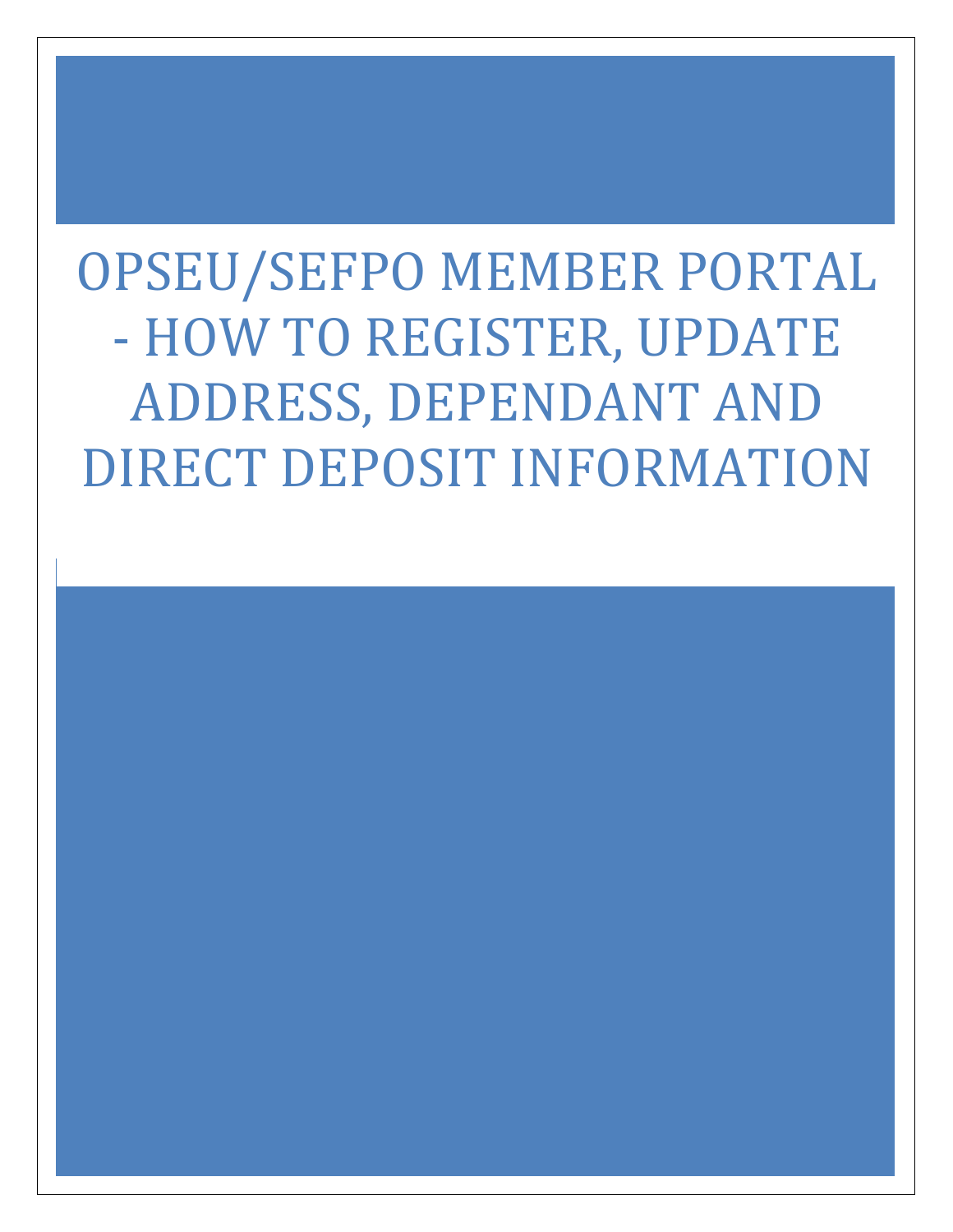#### **Before You Begin**

#### *Updated: January 2022*

You will need three pieces of information to register successfully and gain access to the OPSEU/SEFPO Member Portal. You need to know your **OPSEU/SEFPO Union Number** which can be do found on your OPSEU/SEFPO Membership Card. You will need your **First Name** and **Last Name** – exactly as it is entered in our membership database. Finally, you need your preferred **Secure Email Address** which is not your Employer's email address. If you need assistance you can call the nearest OPSEU/SEFPO Regional Office for assistance.

Once you have the necessary information at hand, open a Web browser and go to:

#### **[https://members.opseu.org](https://members.opseu.org/)**

Before you can Sign-In you must Sign-Up. Click on the **[Sign Up Now]** button.

### **OPSEU/SEFPO Member Portal**

| <b>First Time Here?</b>                                           | Sign In  |                       |
|-------------------------------------------------------------------|----------|-----------------------|
| Make sure you have your Union<br>Membership Card ready as we will | Username | Forgot your usemame?  |
| need your member number.                                          | Password | Forgot your password? |
| <b>Sign Up Now</b>                                                | Login    |                       |

**Union #:** Enter your OPSEU/SEFPO Union number.

**First Name:** Enter your first name as recorded in our membership database.

**Last Name:** Enter your last name as recorded in our membership database.

**Personal Email:** Enter your preferred, secure personal, Email Address and ensure this *is not an email address provided to you by your Employer*. Please know that your account activation link will be sent to this address.

**Username:** Create a valid Username. (NOTE: You are free to create any logon name you wish. It does not have to be the same as your actual name. For example you can use your Union# as your Username.)

**Password:** Create a valid password.

**Confirm Password:** Re-enter the password.

Once you have registered, an authentication

email, with an activation link, will be sent to the email address you provided during the registration process.

### **Registration**

Please fill in all of the fields below to register.

When providing your personal email, please do not use an employer email address.

| Who are you?         |  |
|----------------------|--|
| Union #*             |  |
| First Name*          |  |
| Last Name*           |  |
| Personal Email*      |  |
|                      |  |
| Create a new account |  |
| Username*            |  |
| Password*            |  |
| No Password Entered  |  |
| Confirm Password*    |  |
| <b>Register</b>      |  |
|                      |  |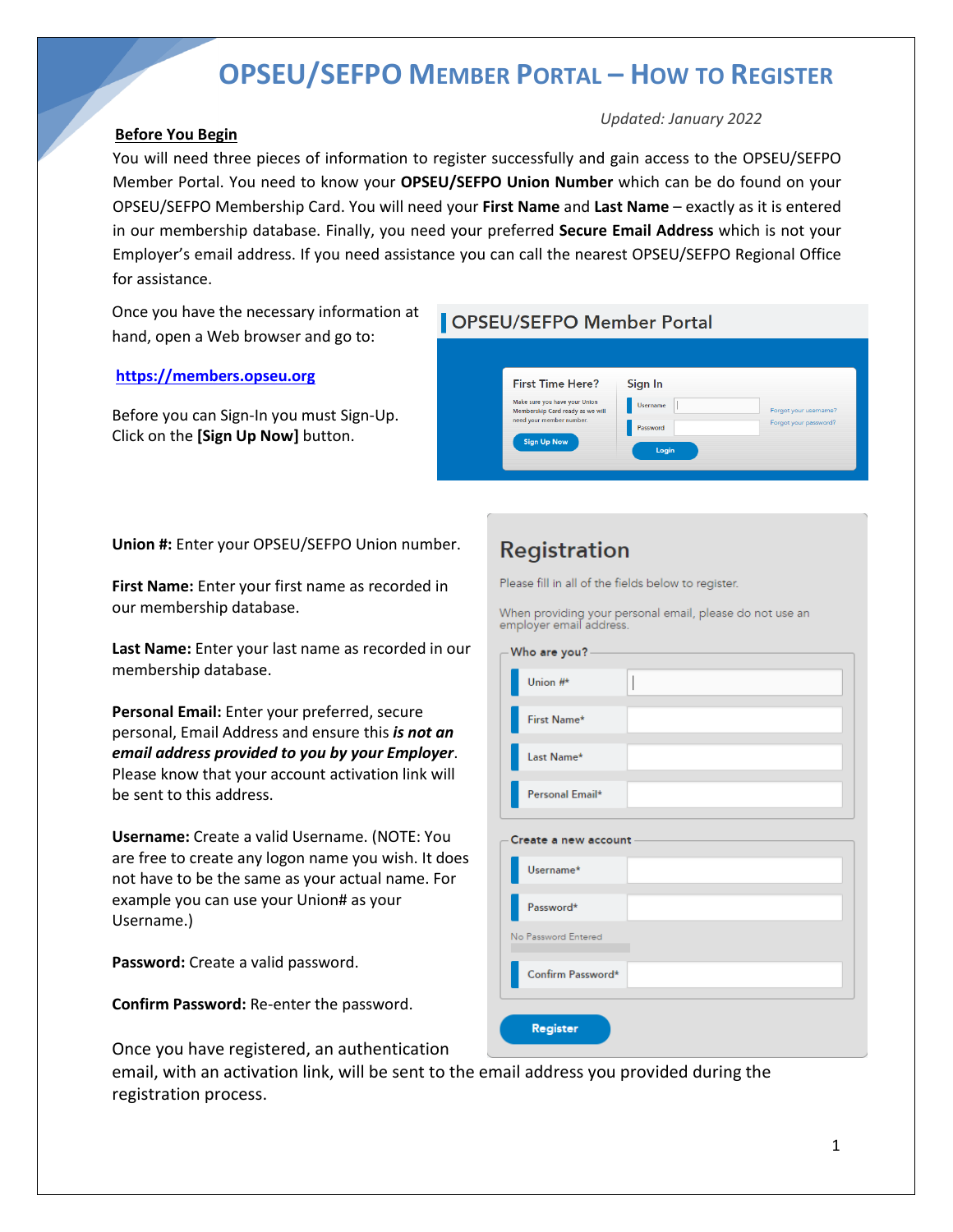*Updated: January 2022*

Once you activate your account, you can Sign-in using the Username and Password you created. *Keep this information safe and do not share it with anyone.*

#### **Updating Dependant Information through the Member Portal**

Located on the **Home Page** menu is a button for updating Dependant Information.



Dependent information can also be updated under the **Make Changes** menu.

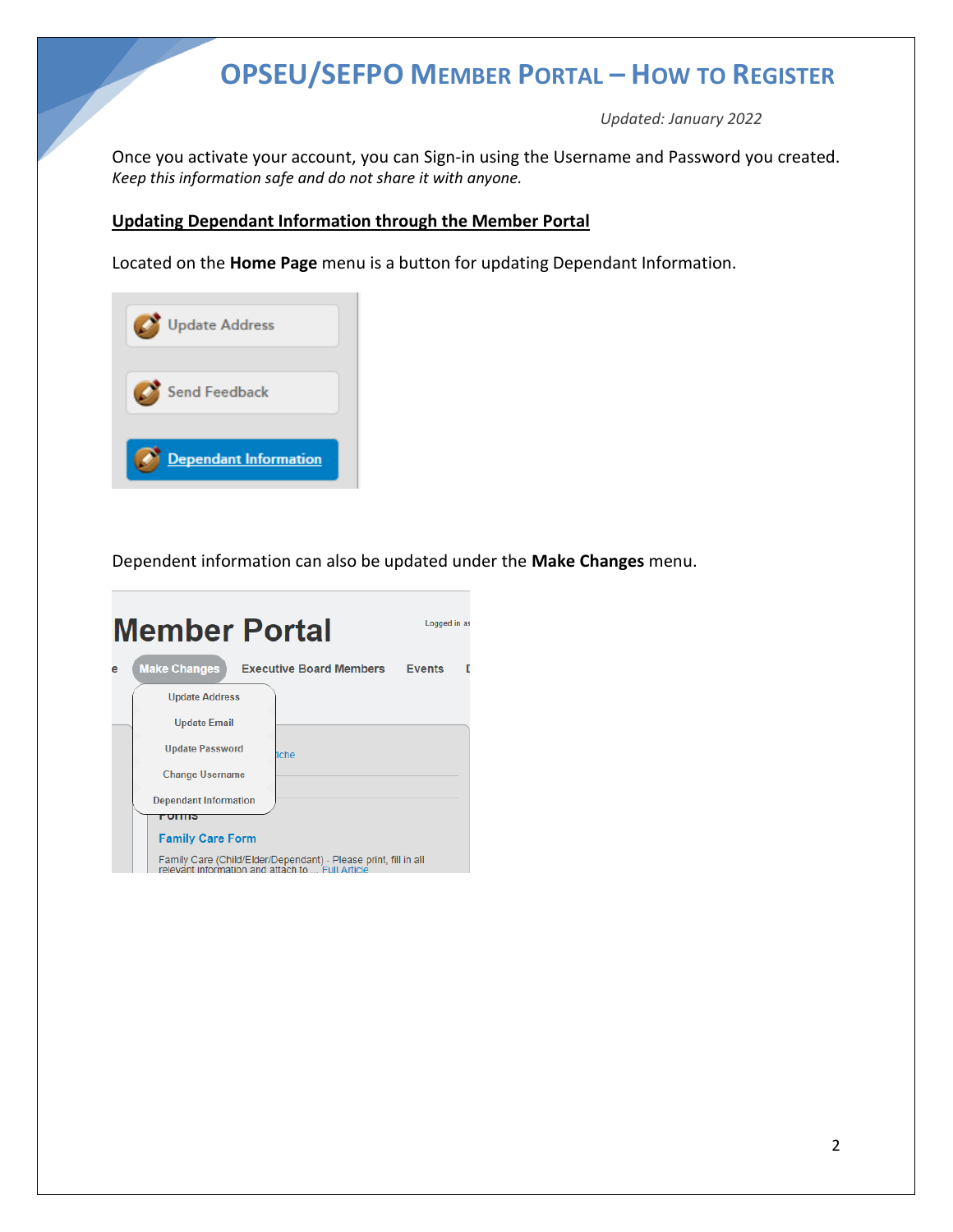*Updated: January 2022*

Located on the **Dependant Information** screen is an **Add New** button. Click on the **Add New** button if you have not updated this information, or if you wish to add dependants to an existing list on the screen.



By clicking on the **Add New** button, a screen will appear for you to populate the information relating to your eligible dependants. Once populated, click the **Save** button. This will now appear within the Dependant Information list.

| <b>Dependant Information</b>          |     |             |     |               |   |
|---------------------------------------|-----|-------------|-----|---------------|---|
| <b>First Name*</b>                    |     | Last Name*  |     |               |   |
| Date of Birth*                        |     |             | Age |               |   |
| <b>Medical Conditions / Allergies</b> |     |             |     |               |   |
|                                       |     |             |     |               | D |
| Relationship*                         |     |             |     |               | ▼ |
| Eligible Dependent*                   | Yes |             |     |               | ▼ |
| <b>Notes</b>                          |     |             |     |               |   |
|                                       |     | <b>Save</b> |     | <b>Cancel</b> |   |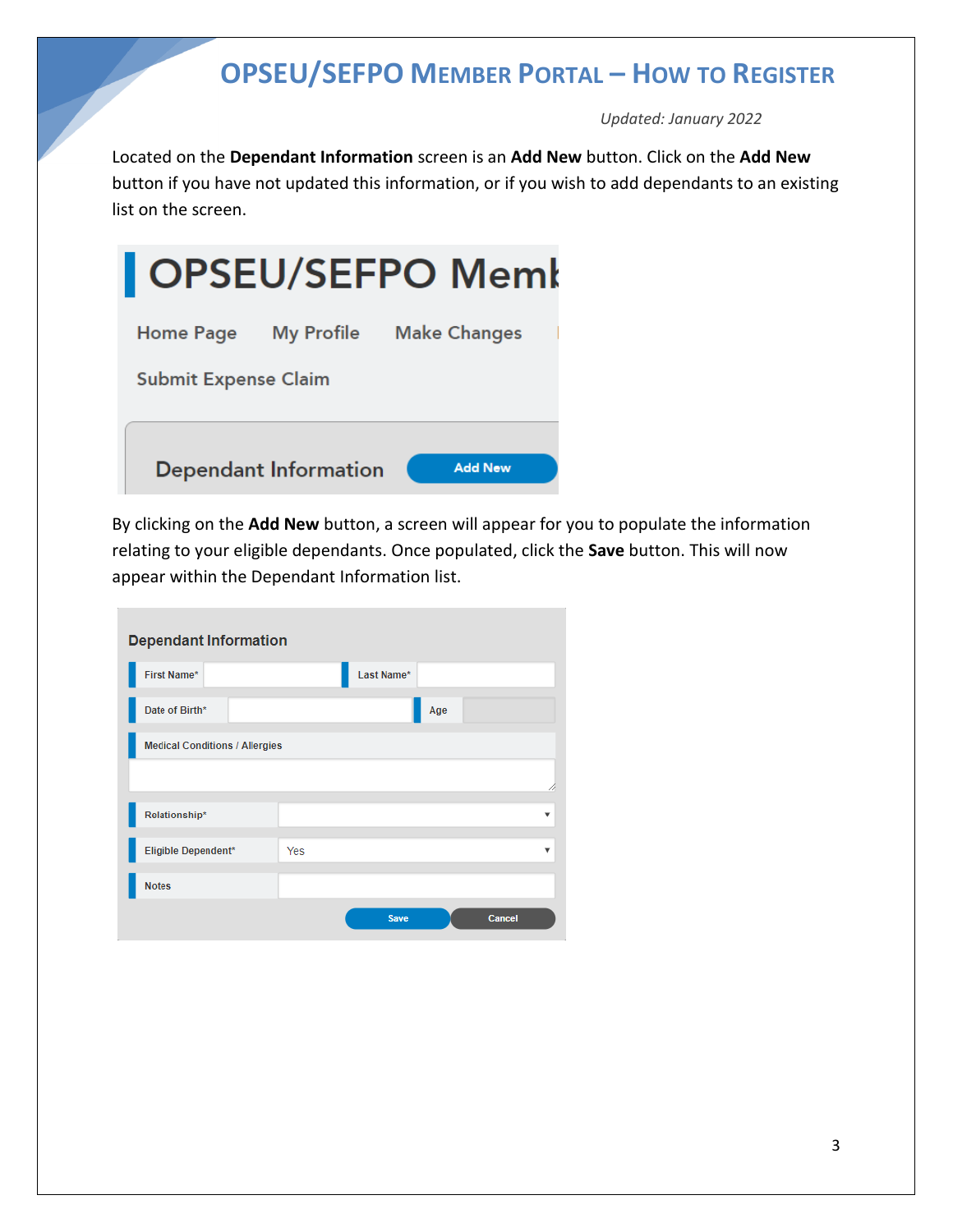*Updated: January 2022*

If you need to make changes to an existing dependant record, click on the **Edit** button, and make the necessary changes.

| <b>First Name</b>                     | Andrew              |
|---------------------------------------|---------------------|
| <b>Last Name</b>                      | James               |
| Date of Birth                         | 2006-09-22          |
| Age                                   | 11 Years            |
| <b>Medical Conditions / Allergies</b> | bees, dust          |
| Relationship                          |                     |
| <b>Eligible Dependent</b>             | Yes                 |
| <b>Notes</b>                          | requires medication |
| <b>Edit</b>                           |                     |

**Note:** Only Accounting can delete a dependant record. If you have added a dependant by mistake, please contact Accounting a[t claims@opseu.org](mailto:claims@opseu.org) , indicating the dependant first name, last name and date of birth.

### **Direct Deposit Agreement**

If you have not signed up for Direct Deposit, or have changed banking institutions, you will need to setup a Direct Deposit with OPSEU/SEFPO

Located on the **Home Page** is a section to the right called **Quick Links**. Here you will find the link for **Direct Deposit Agreement**.

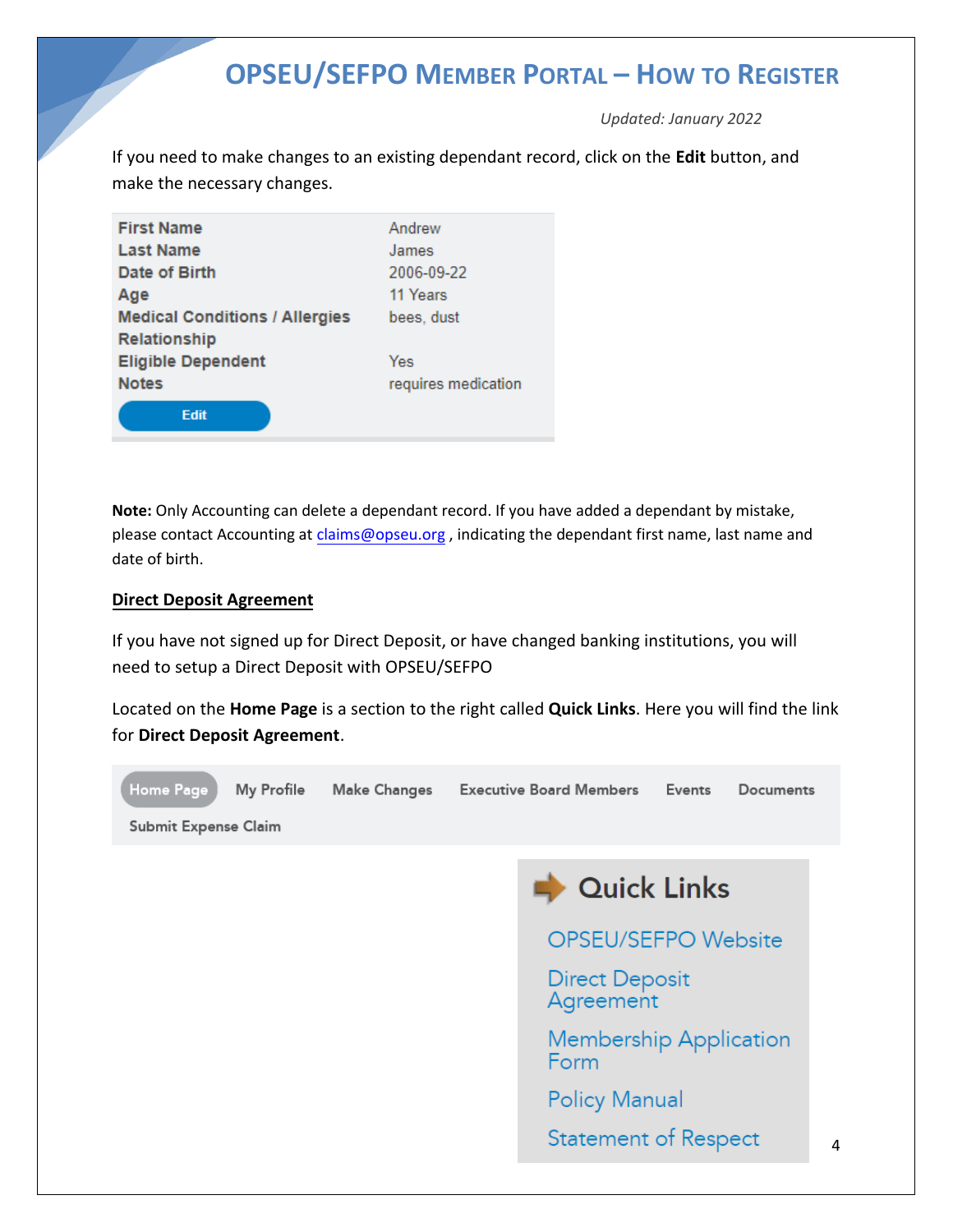*Updated: January 2022*

Once you click on the link, the **Direct Deposit Agreement** form will populate your First Name and Last Name, however you will need to update all the information that shows an asterisk (\*), as well as upload a legible picture of your voided cheque or a Direct Deposit Agreement from your banking institution. If you do not see the name of your banking institution, please select "Other" in the dropdown menu.

#### **Direct Deposit Agreement**

I hereby authorize Ontario Public Service Employees Union (OPSEU) to initiate automatic deposits of my strike pay to my<br>account at the financial institution named on the attached Cheque or Direct Deposit Form. Further, I a

#### **Account Information**

Please provide the following information that can be found on Bank Cheques or on a Direct Deposit Form provided by<br>your financial institution. Please see the example of a Check depicted below showing where this information

| First Name <sup>*</sup>                                                                     | Last Name <sup>*</sup> |
|---------------------------------------------------------------------------------------------|------------------------|
| James                                                                                       | Smith                  |
| Financial Institution*                                                                      |                        |
| $\checkmark$                                                                                |                        |
| Institution Address*                                                                        |                        |
| <b>Street Address</b>                                                                       |                        |
|                                                                                             |                        |
| Address Line 2                                                                              |                        |
|                                                                                             |                        |
| City                                                                                        | Province               |
|                                                                                             |                        |
| Postal / Zip Code                                                                           |                        |
|                                                                                             |                        |
| Transit Number*<br>Institution Number*                                                      | Account Number*        |
|                                                                                             |                        |
|                                                                                             |                        |
| Please see below how to find information about your bank on you cheque                      |                        |
|                                                                                             | 001                    |
| <b>YOUR NAME</b><br>123 ANY STREET<br>DATE<br>YOUR TOWN, PROVINCE M4P 1VS                   | YMMDI                  |
| <b>INV TO THE</b>                                                                           |                        |
| <b>ORDER OF</b>                                                                             | 100 DOLLARS            |
| VOURFIELNICAL INSTITUTION<br><b>CALIFORNIA STREET</b><br><b>VOUR TOWN, PROVINCE IS, IL1</b> |                        |
| <b>MEMO</b>                                                                                 |                        |
| 122345-678: 123-456-7<br><b>INDO AIR</b>                                                    |                        |
| <b>Transit Number</b> Institution Number Account Number                                     |                        |

Attach a picture of your Check or Direct Deposit Document\* Upload

Authorization<sup>3</sup>

I agree to the following Items :

I will notify OPSEU (claims@opseu.org) of any changes to my banking information or e-mail address

I understand that I will receive strike pay by Direct Deposit and will be receiving an email from OPSEU about the deposit made on my behalf. OPSEU shall only use the information provided for the purpose of Direct Deposit. In Order to be removed from any future Direct Deposit for expenses and advances after the strike, I will contact claims@opseu.org indicating so.